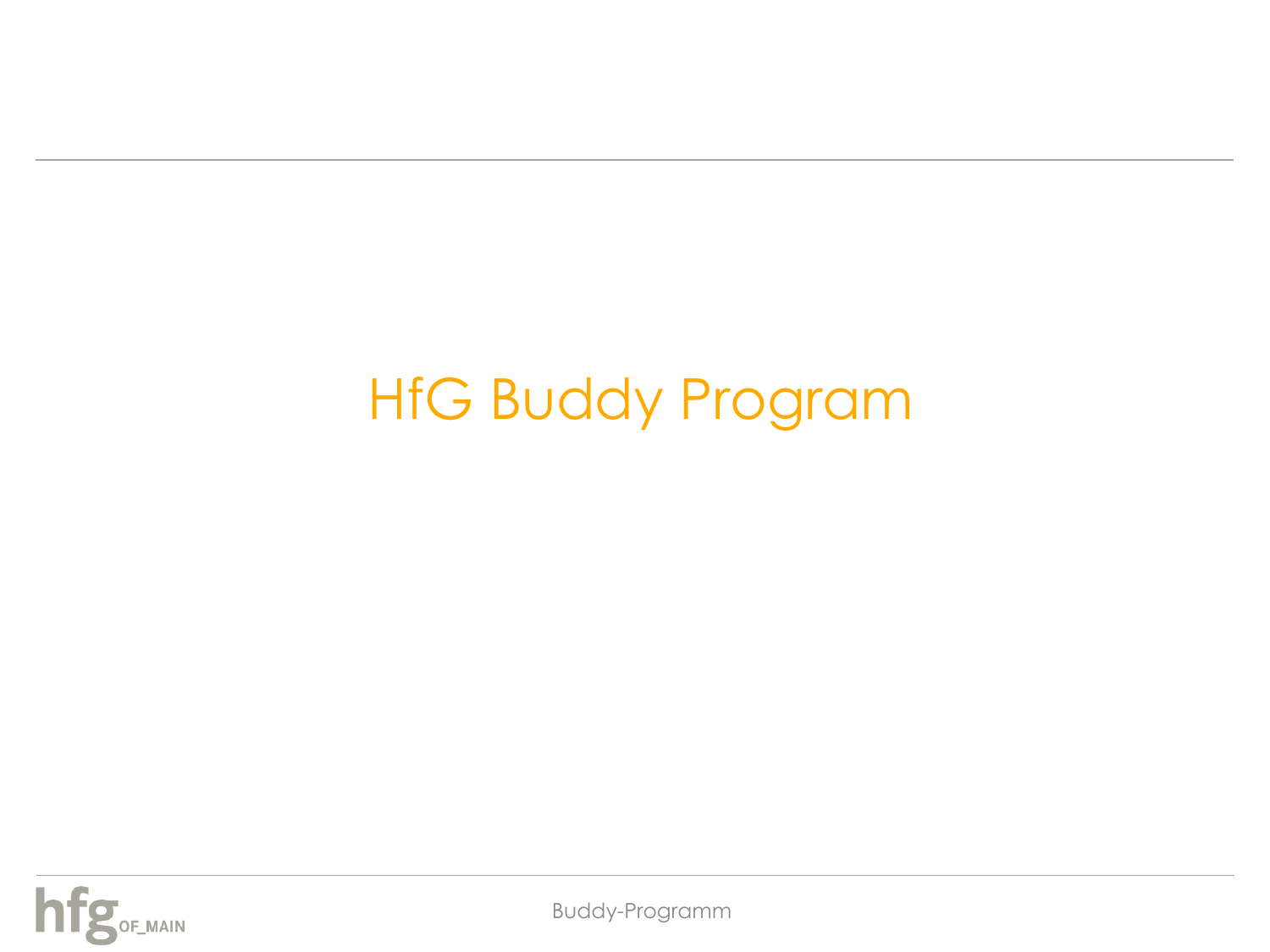In the frame of the Buddy program HfG students support international exchange students to get a good start at HfG Offenbach.

The program offers the opportunity to establish international contacts and intercultural and linguistic exchange.

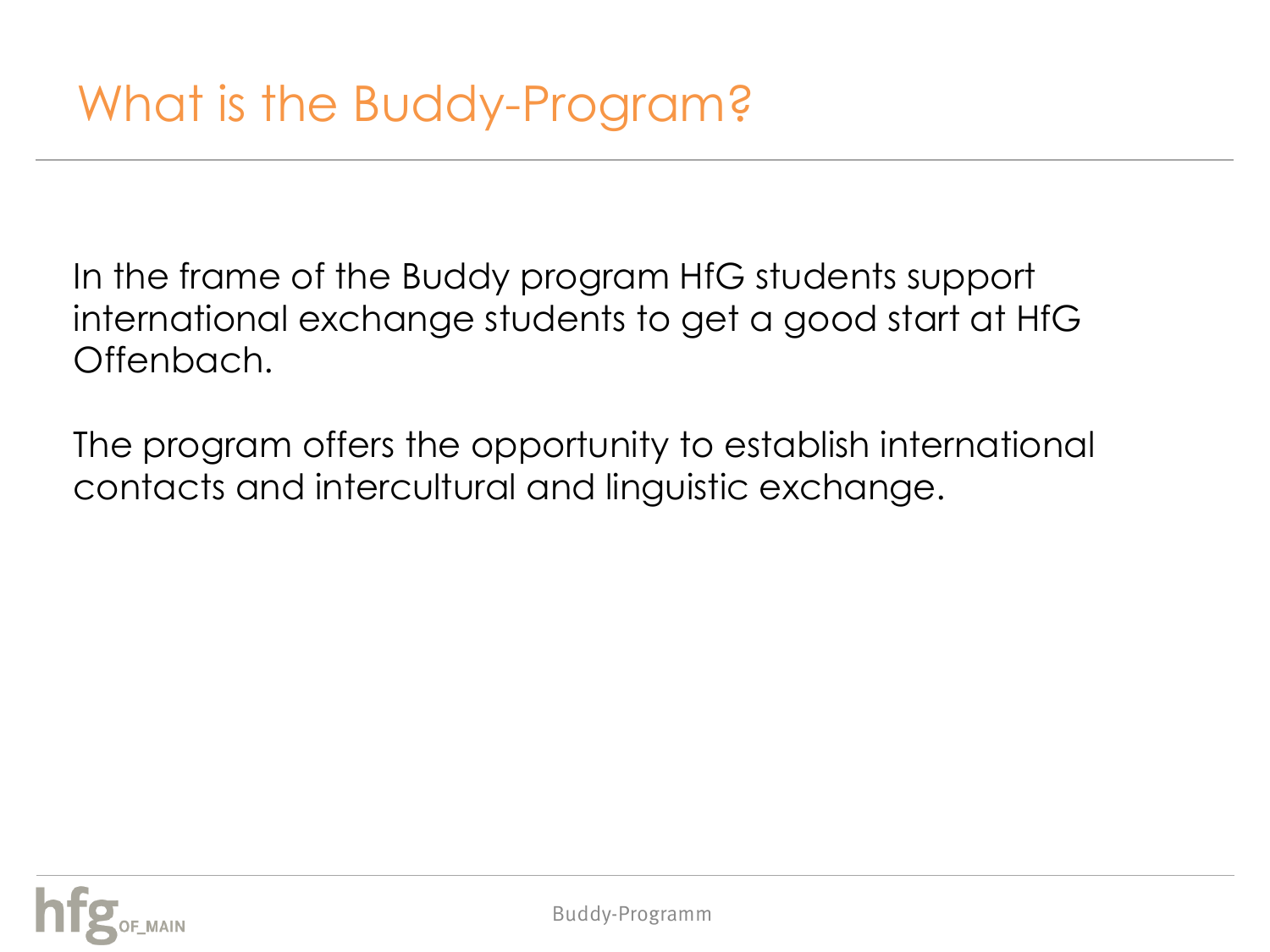### Conditions for participation

- Willingness to deal with minor and major intercultural problems
- Tolerance and open-mindedness
- **Reliability**
- Knowledge of the HfG study system/environment
- Local knowledge about Offenbach & Frankfurt
- Availability from September/October (WS) or March/April (SS)

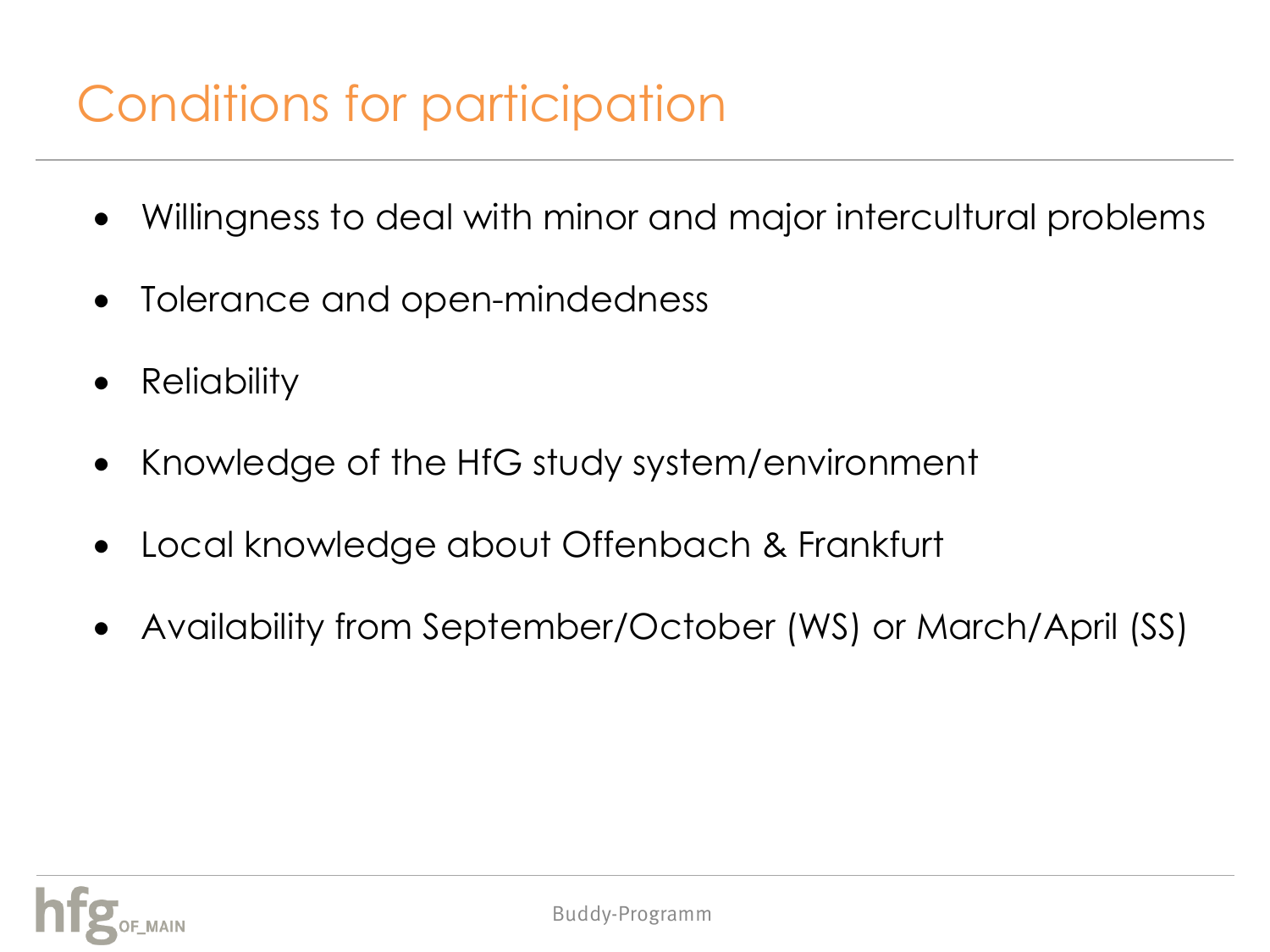### The advantages of your commitment

- Participation in various events of the Buddy program
- Opportunity to make new international contacts and gain intercultural experience.
- Improvement of your foreign language skills
- Certificate of your voluntary commitment
- Advantages for scholarship applications
- Additional credit points

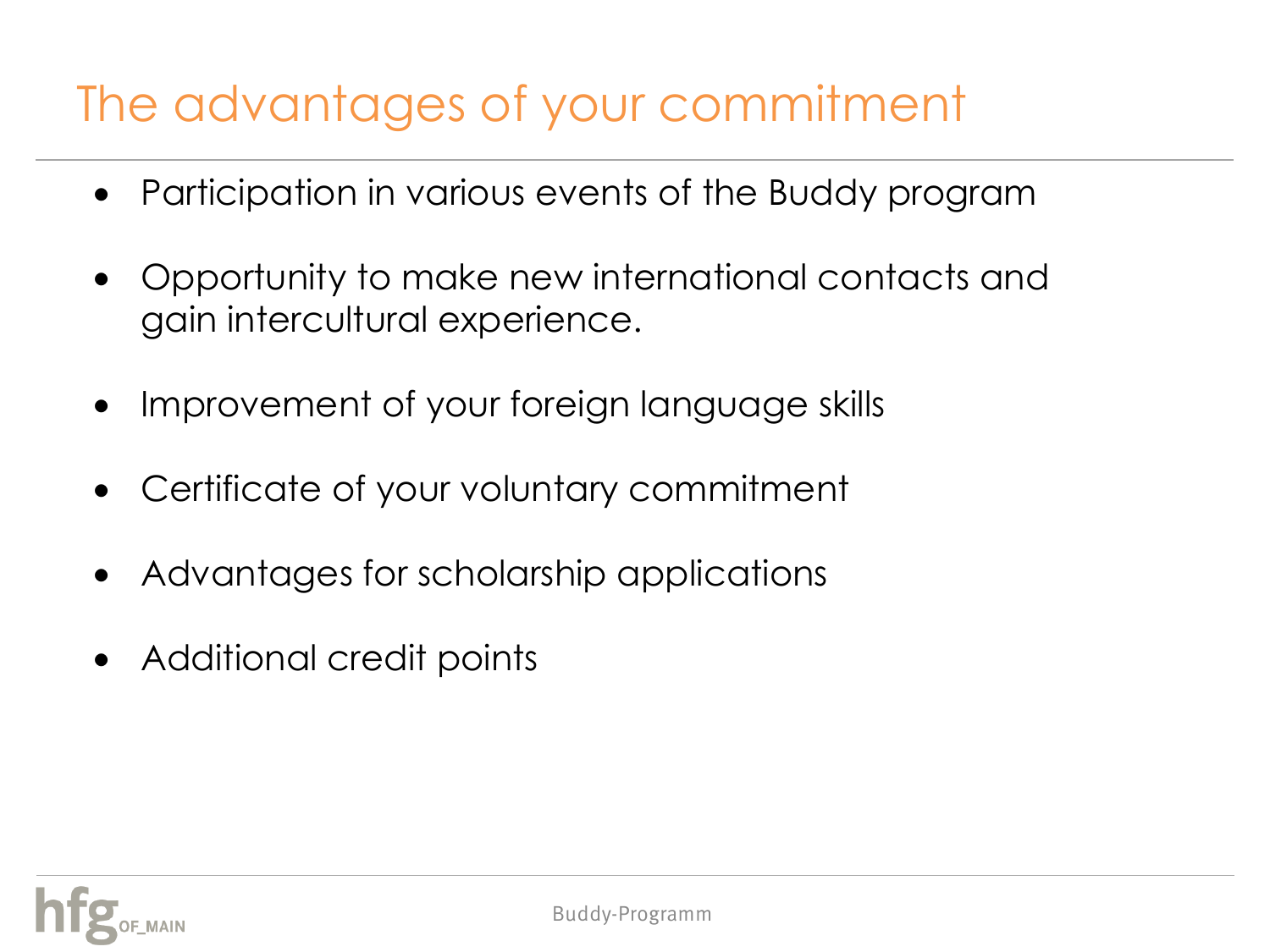## Tasks of a Buddy

#### **BEFORE the BEGINNING of the semester:**

- Email contact before arrival
- Assistance in finding accommodation, general tips concerning studying and living in Offenbach

#### **AT the BEGINNING of the semester:**

- Pick-up from the airport/railway station
- Accompaniment to the flat/student residence
- Availability during the first days of the semester
- Support during the matriculation
- Dealing with authorities (health insurance, bank, citizens' office, foreigners' authority...)

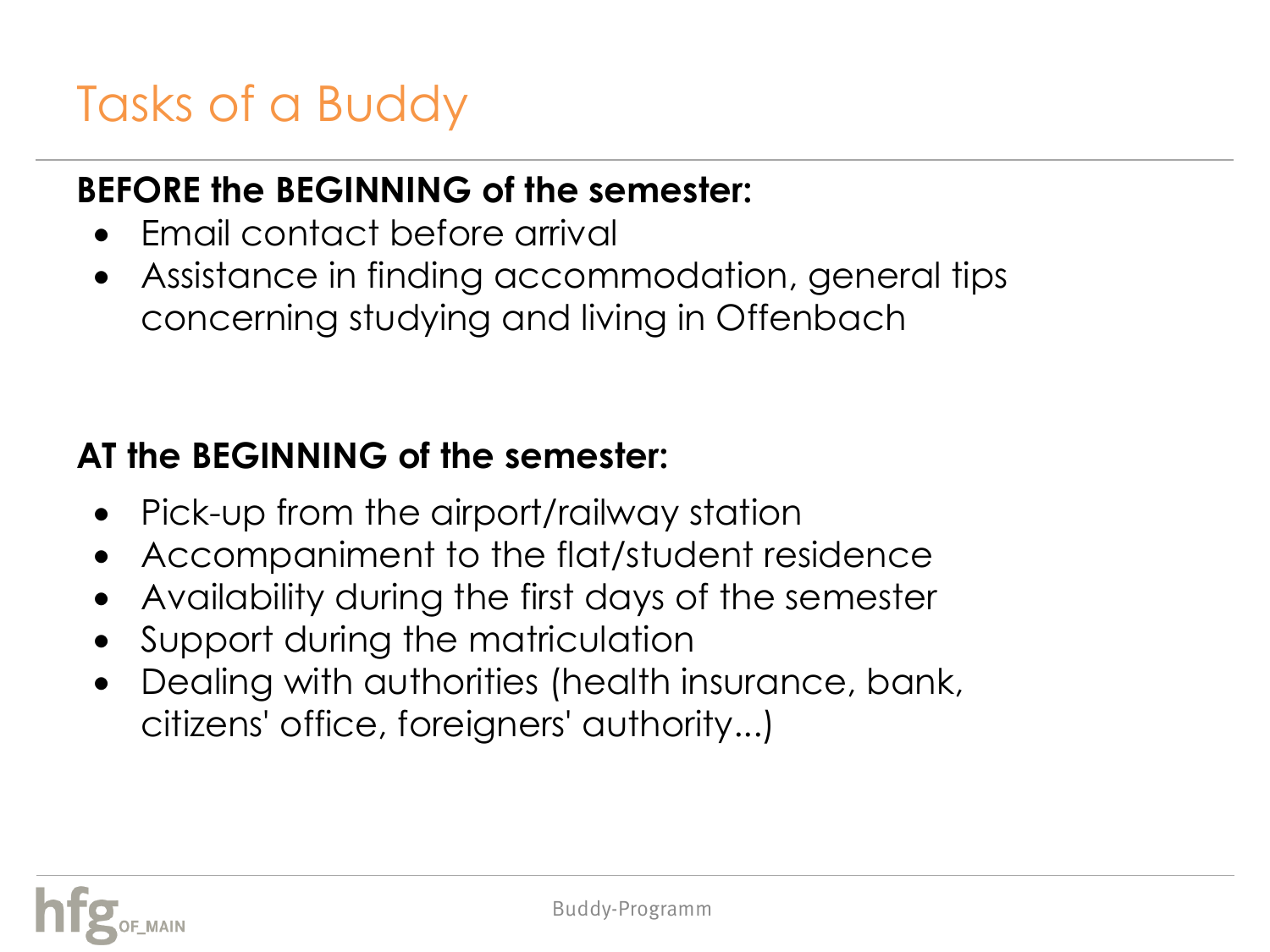#### Frequently Asked Questions:

- Where can I find what at the HfG (website)?
- How do I register for courses?
- Where can I find the course catalogue?
- What about legal advice, psychological support, sports programme, ...
- Workshop guidelines
- How do I use the library?
- How can I find out about events at HfG?
- How do I get W-LAN access?
- How does the RMV ticket work?
- Where can I find what in Offenbach and Frankfurt?
- Where can I buy a SIM card?
- What about the Pfand system, waste separation, doctor's visits etc. in Germany?
- Opening hours and public holidays in Germany